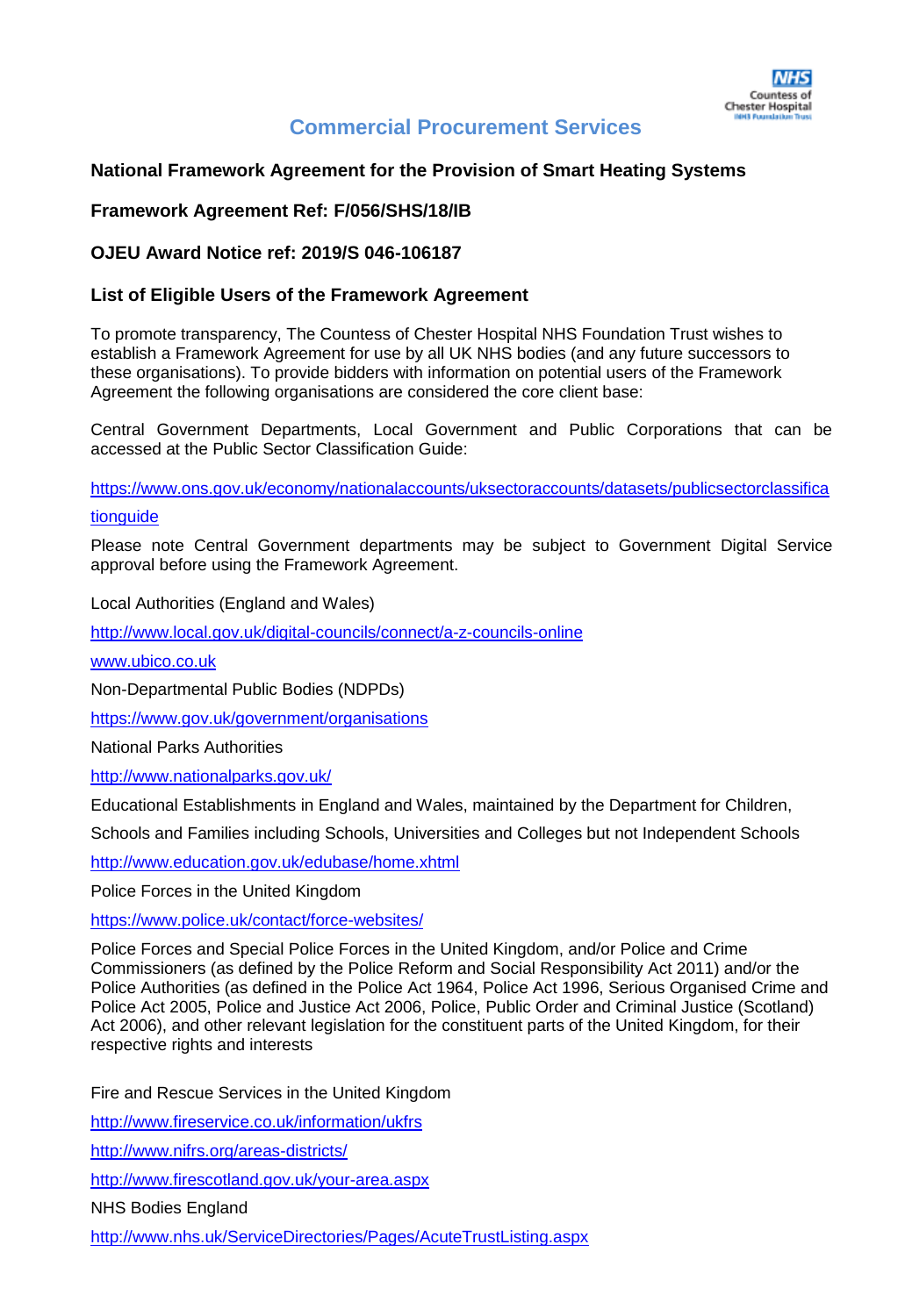

<http://www.nhs.uk/ServiceDirectories/Pages/CCGListing.aspx>

<http://www.nhs.uk/ServiceDirectories/Pages/MentalHealthTrustListing.aspx>

<http://www.nhs.uk/ServiceDirectories/Pages/CareTrustListing.aspx>

<http://www.nhs.uk/ServiceDirectories/Pages/AreaTeamListing.aspx>

<http://www.nhs.uk/ServiceDirectories/Pages/SpecialHealthAuthorityListing.aspx>

<http://www.nhs.uk/ServiceDirectories/Pages/OtherListing.aspx>

Hospices in the UK

[https://www.hospiceuk.org/about-hospice-care/find-a-](https://www.hospiceuk.org/about-hospice-care/find-a-hospice?gclid=CPLU3cD7zdECFdaRGwodNeoDyw)

[hospice?gclid=CPLU3cD7zdECFdaRGwodNeoDyw](https://www.hospiceuk.org/about-hospice-care/find-a-hospice?gclid=CPLU3cD7zdECFdaRGwodNeoDyw)

Registered Social Landlords (Housing Associations)

<https://www.gov.uk/government/publications/current-registered-providers-of-social-housing>

Third Sector and Charities in the United Kingdom

<http://www.charitycommission.gov.uk/find-charities/>

<http://www.oscr.org.uk/search-charity-register/>

<http://www.charitycommissionni.org.uk/charity-search/>

Citizens Advice in the United Kingdom

<http://www.citizensadvice.org.uk/index/getadvice.htm>

[www.cas.org.uk](http://www.cas.org.uk/)

<http://www.citizensadvice.co.uk/>

#### Scottish Public Bodies

The framework agreement will be available for use by any Scottish Public Sector Body: the Authority; Scottish Non-Departmental Public Bodies; offices in the Scottish Administration which are not ministerial offices; cross-border public authorities within the meaning of section 88(5) of the Scotland Act 1998; the Scotland Office; the Scottish Parliamentary Corporate Body; councils constituted under section 2 of the Local Government etc. (Scotland) Act 1994 (except where they are acting in their capacity as educational authority); Scottish joint fire boards or joint fire and rescue boards; Scottish joint police boards or any successor National Police or Fire Authority; Scottish National Park authorities, bodies registered as social landlords under the Housing (Scotland) Act 2001, Scottish health boards or special health boards, Student Loans Company Limited, Northern Lighthouse Board, further or higher education institutions being fundable bodies within the meaning of section 6 of the Further and Higher Education (Scotland) Act 2005 any public body established by or under the Scotland Act 1998 or any Act of the Scottish Parliament, any association of or formed by one or more of the foregoing, bodies financed wholly or mainly by one or more of the foregoing, bodies subject to management supervision by one or more of the foregoing and bodies more than half of the board of directors or members of which, or, in the case of a group of individuals, more than half of those individuals, being appointed by one or more of the foregoing.

Scottish Government

[http://www.gov.scot](http://www.gov.scot/) Scottish Parliament <http://www.scottish.parliament.uk/abouttheparliament/27110.aspx> Scottish Local Authorities <http://www.gov.scot/About/Government/councils>

<http://www.scotland-excel.org.uk/home/Aboutus/Ourmembers/Associate-members.aspx>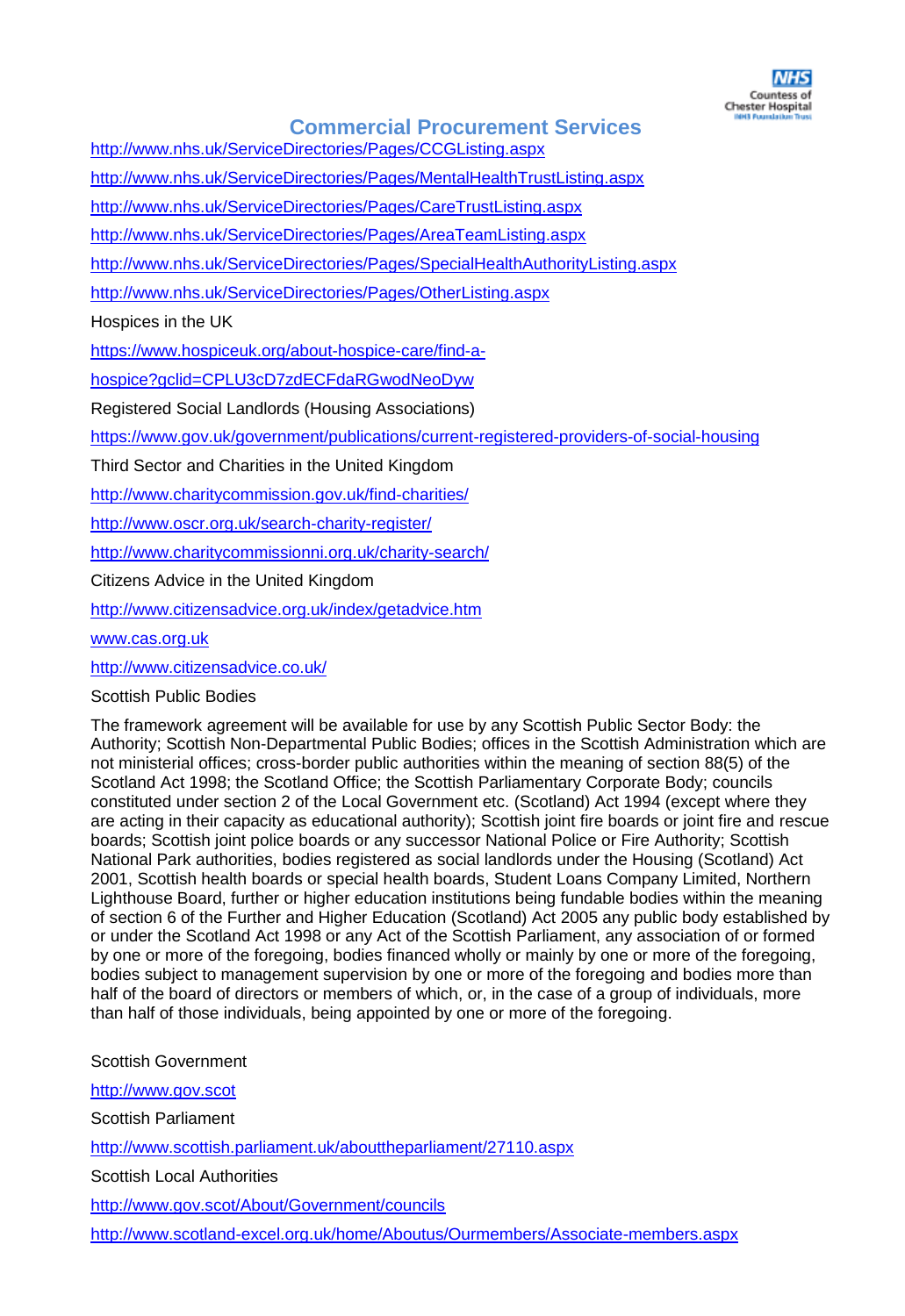Scottish Agencies, NDPBs

<http://www.gov.scot/Topics/Government/public-bodies/about/Bodies>

Scottish NHS Bodies

<http://www.gov.scot/Topics/Health/NHS-Workforce/NHS-Boards>

<http://www.show.scot.nhs.uk/organisations/>

Scottish Further and Higher Education Bodies

<http://www.universities-scotland.ac.uk/index.php?page=members>

<http://www.collegesscotland.ac.uk/member-colleges.html>

[http://www.sfc.ac.uk/aboutus/council\\_funded\\_institutions/WhoWeFundColleges.aspx](http://www.sfc.ac.uk/aboutus/council_funded_institutions/WhoWeFundColleges.aspx)

Scottish Police

<http://www.scotland.police.uk/your-community/>

Scottish Housing Associations

[http://www.sfha.co.uk/component/option,com\\_membersdir/Itemid,149/view,membersdir/](http://www.sfha.co.uk/component/option,com_membersdir/Itemid,149/view,membersdir/)

The Scotland Office

<https://www.gov.uk/government/organisations/scotland-office>

Registered Social Landlords (Housing Associations) - Scotland

<http://directory.scottishhousingregulator.gov.uk/pages/default.aspx>

Scottish Primary Schools

<http://www.educationscotland.gov.uk/parentzone/myschool/findaschool/index.asp>

Scottish Secondary Schools

<http://www.educationscotland.gov.uk/parentzone/myschool/findaschool/index.asp>

Scottish Special Schools

<http://www.educationscotland.gov.uk/parentzone/myschool/findaschool/index.asp>

Welsh Public Bodies

National Assembly for Wales, Welsh Assembly Government and Welsh Local Authorities, and all bodies covered by:

<http://www.assembly.wales/en/Pages/Home.aspx>

[http://gov.wales](http://gov.wales/)

NHS Wales

<http://www.wales.nhs.uk/ourservices/directory>

Housing Associations – Registered Social Landlords Wales

[http://gov.wales/topics/housing-and-regeneration/publications/registered-social-landlords-in-](http://gov.wales/topics/housing-and-regeneration/publications/registered-social-landlords-in-wales/?lang=en)

[wales/?lang=en](http://gov.wales/topics/housing-and-regeneration/publications/registered-social-landlords-in-wales/?lang=en)

Universities in Wales

<http://www.uniswales.ac.uk/universities/>

Colleges in Wales

<http://www.collegeswales.ac.uk/Find-a-College>

Schools in Wales (nursery, primary, middle, secondary, special, independent schools and pupil referral units)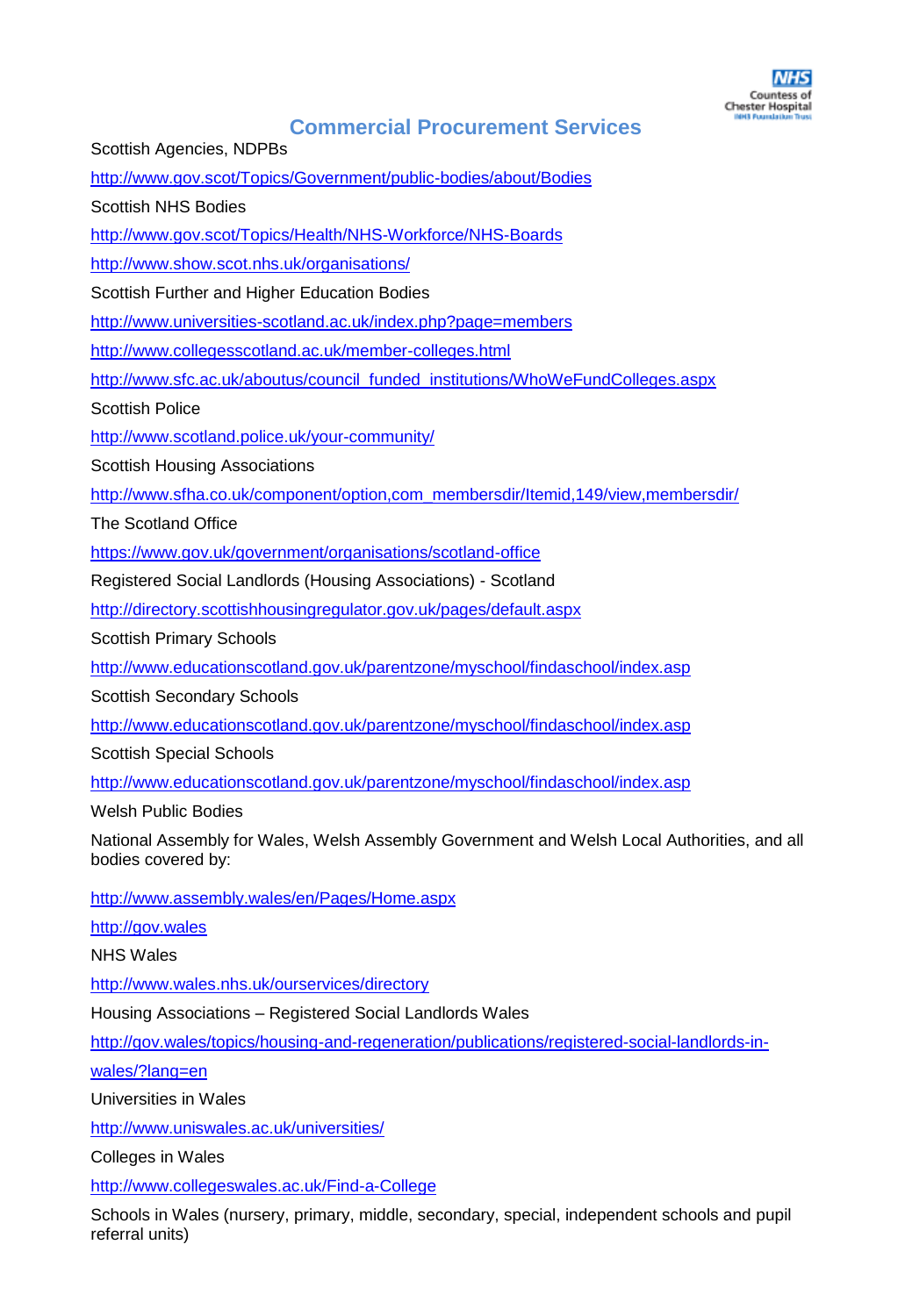

<http://gov.wales/statistics-and-research/address-list-of-schools/?lang=en>

Northern Ireland Public Bodies

Northern Ireland Government Departments

<http://www.northernireland.gov.uk/gov.htm>

Northern Ireland Public Sector Bodies and Local Authorities

<https://www.nidirect.gov.uk/contacts/contacts-az/general-register-office-northern-ireland>

Schools in Northern Ireland

<http://apps.education-ni.gov.uk/appinstitutes/instmain.aspx>

Universities in Northern Ireland

<https://www.nidirect.gov.uk/articles/universities-and-colleges-northern-ireland>

Health and Social care in Northern Ireland

<http://www.hscni.net/>

Northern Ireland Housing Associations

[http://www.nihe.gov.uk/index/about/contact\\_us\\_home/your\\_nearest\\_office.htm](http://www.nihe.gov.uk/index/about/contact_us_home/your_nearest_office.htm)

Police Service of Northern Ireland

<http://www.psni.police.uk/index.htm>

Any corporation established, or a group of individuals appointed to act together, for the specific purpose of meeting needs in the general interest, not having an industrial or commercial character, and (i) financed wholly or mainly by another contracting authority listed above in this section of this ITT;

(ii) subject to management supervision by another contracting authority listed above in this section of this ITT; or

(iii) more than half of the board of directors or members of which, or, in the case of a group of individuals, more than half of those individuals, are appointed by another contracting authority listed above in this section of this ITT

(iv) an association of or formed by one or more of the Contracting Authorities listed above in this section of this ITT

Entities which are not public sector bodies may also use the Framework Agreements if the Authority is satisfied that:

• such entity is calling-off goods and/or services directly, solely and exclusively in order to satisfy contractual obligations to one or more public sector bodies, all of which are entitled to use the Framework Agreements on their own account;

• all goods to be called-off by it are to be used directly, solely and exclusively to provide goods and/or services at sites occupied by such public sector body(ies); and

• it will pass the benefit of the call-off contract to such public sector body(ies) directly, in full and on a purely "pass-through" basis. Accordingly there must be no mark-up, management fee, service charge or any similar cost solely in relation to the supply of goods and/or services imposed on the relevant public sector body(ies), who must be able to benefit from the terms of the Framework Agreements in a like manner and to the same extent as if using the Framework Agreements on its/their own account.

Any 'bodies governed by public law' which under the Public Contracts Regulations 2015 means bodies that have all of the following characteristics